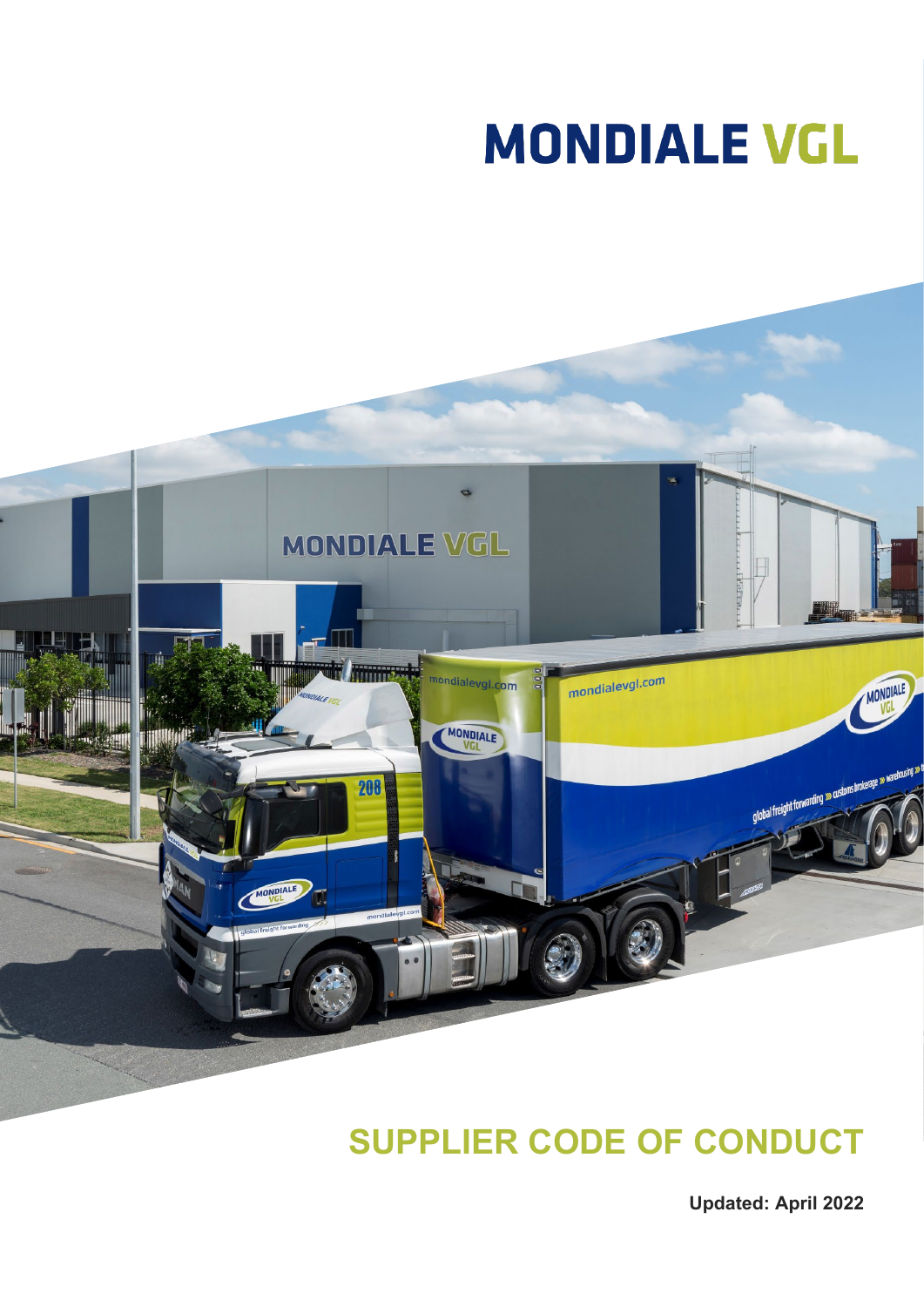## **MONDIALE VGL**

# **Table of Contents**

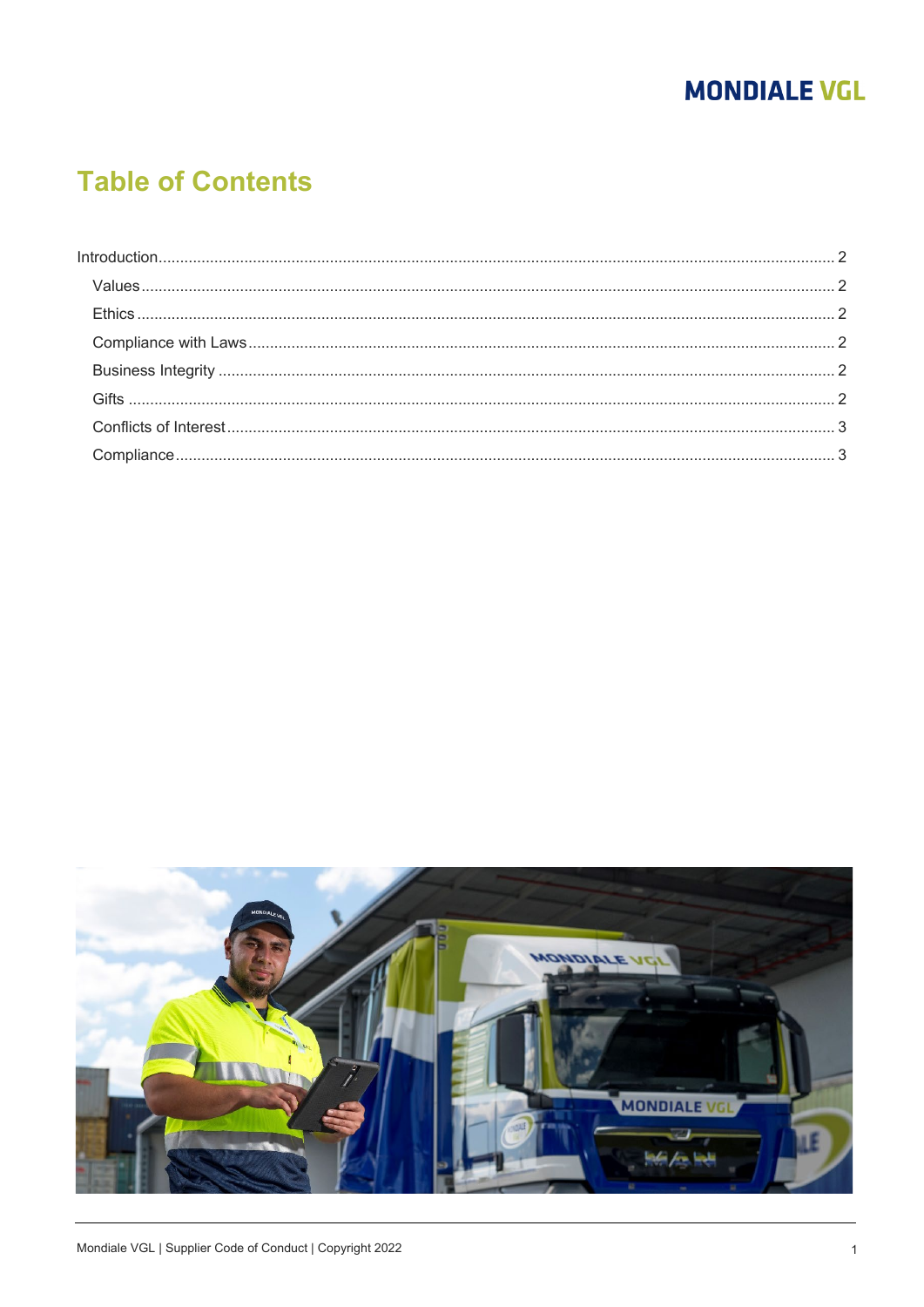### **MONDIALE VGL**

#### <span id="page-2-0"></span>**Introduction**

Mondiale VGL ('MONDIALE VGL') procures a wide variety of goods and / or services from a disparate supplier base. We aim to engage suppliers who provide quality products, exceptional service, competitive pricing and shares our standards of practice as set out in this Code.

This Code establishes Mondiale VGL's expectations of our suppliers in the provision of goods and / or services and the suppliers' general dealings with Mondiale VGL, its employees and contractors. The provisions of this Code are in addition to the provisions of any legal agreement entered between Mondiale VGL and a supplier.

Suppliers consent to Mondiale VGL's regular review of supplier practices and relevant documentation necessary to demonstrate compliance with this Code.

#### <span id="page-2-1"></span>**Values**

Suppliers must comply with Mondiale VGL's general corporate values, including:

- Honesty and integrity
- **Respect**
- Health and safety
- **Service**

#### <span id="page-2-2"></span>**Ethics**

Mondiale VGL expects the highest standard of ethical conduct in all endeavours. Suppliers must act in an ethical, fair and professional manner in every aspect of business, including with respect to relationships, practices and processes, and operations.

#### <span id="page-2-3"></span>**Compliance with Laws**

<span id="page-2-4"></span>Mondiale VGL expects our suppliers to always comply with all applicable laws and regulations.

#### **Business Integrity**

Suppliers must not engage in any form of bribery, kick-backs, corruption, extortion, embezzlement or any other practices prohibited by law.

#### <span id="page-2-5"></span>**Gifts**

Suppliers must not offer Mondiale VGL representatives money, gifts or entertainment which may influence judgment, contain any obligation on the recipient, or to gain improper advantage or preferred treatment.